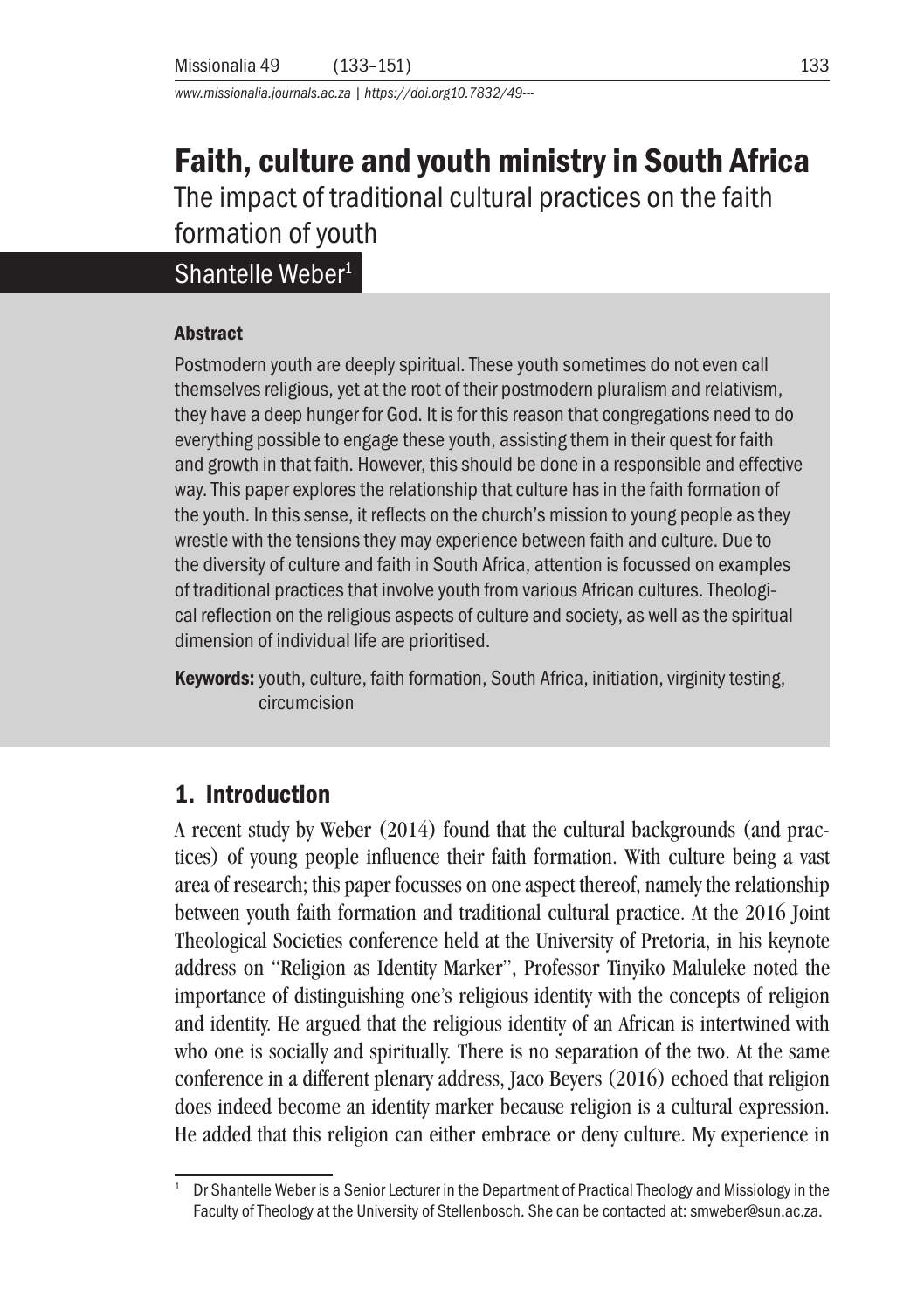urban youth ministry has often been met with young people from various cultural backgrounds wrestling with their newly found identity in Christ. By this I mean that many of these youth, specifically Black South African youth, come to faith in Christ asking the question; "What in my culture should I leave?" Some of these youth have been at the age when traditional rites of passage within their culture need to be observed, but are uncertain whether this observance would impact their relationship with Christ. Others have however not felt any tension between the two (their faith and their culture). David Ndegwah (in Selvam & Watt, 2014:39-40), a lecturer at Jomo Kenyatta University in Nairobi, agrees that the youth experience this tension. Ndegwah's research focus is on youth substance abuse, noting that one of the challenges in postmodern Africa is that the traditional family context has changed, making it even tougher for youth to make the difficult decisions they are faced with. This tension between one's faith and the cultural decisions one needs to make does not seem new. As early as  $1967$  John Mbiti  $(1970:xvi)$  cautioned that " $(m)$ " any individuals are becoming increasingly detached from the corpus of their tribal and traditional beliefs, concepts, and practices. One the other hand, these concepts have not all been abandoned, nor are they likely to be wiped out immediately by these modern changes."

According to Jurgens (2018:10):

…the manifestation of culture on the African continent, as we have presented it, is all-embracing and flies effortlessly across the spectrum from food to fashion, soccer to the sounds of Afrobeat, religion to the Congolese rumba and beyond... It is an exciting time to be African.

Chifeche (2018:90) supports this view of culture adding that "culture is the whole complex of distinctive spiritual, material, intellectual and emotional features that characterize a society or a social group. It includes not only arts and letters, but also modes and styles of life of which has the fundamental rights of the human being, value systems, traditions and beliefs. It is evident that culture is part and parcel of a person's very being. De Beer and Swart (2014:3) argue that "…the African urban landscape, despite being the last continent to urbanise, is fast changing with its own sets of challenges. Often accompanied by vast urban informal settlements, resulting from millions constantly migrating to cities, and struggling to make sense of urban management and development in such contexts, it becomes a hotbed for urban debate, urban social movements and urban innovations." These youth live in a culture of consumption, style and leisure. Ugor  $(2015:4-6)$  traces their onset to the "counter-cultural movements among the working-class youth of post-World War II economic boom in Britain and the United States. Prior to the 1970's, state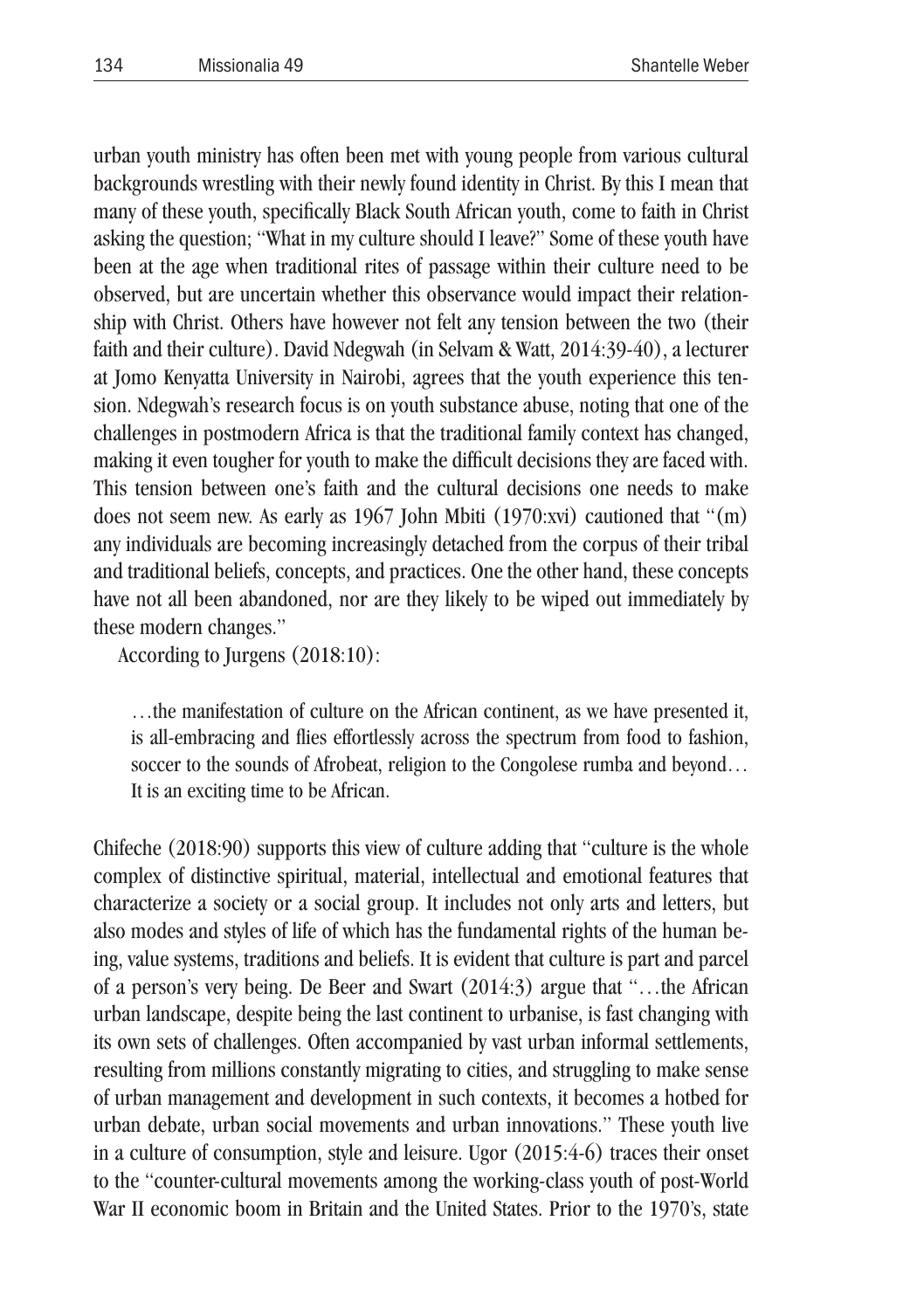capitalism created for the interest of all, creating opportunities and hope for its youth whilst young people from the 1980's onwards expressed an urgent concern with survival emphasizing an interconnectivity between young people's restless behaviour and global economic issues." This paper focuses primarily on youth in urban contexts because this is where I have seen the tension between faith and culture manifest itself. It is in such pluralistic and diverse contexts that the church (including these youth) is called to be missional. One of the challenges of youth ministry in a multiracial and multicultural South Africa, has been that the faith formation processes for youth are not aligned with the cultural contexts in which these youth find themselves.

Youth culture is expressed by the empirically observable behaviour and attitudes of youths, for example, through language and, clothing style, tattoos, body marks, music, films and television shows, art, and who their role models are. It is important to understand their lifestyle. This requires some kind of an understanding and relationship with the youth and a non-judgmental attitude when engaging young people. Youth culture should be viewed as social norms and values, which are identified and contextualised through different options, diversity and choice. This also leads to a greater diversity of attitudes towards sexual morality than how youth used to live in the past. In the modern and postmodern context, people should be free to make choices, even moral choices, in terms of individual preference (Chifeche, 2018:90-91)

Nel (2010:15-16) argues that faith formation processes with young people are essentially missional in South Africa's diversity of youth experiences, meanings, and backgrounds. The research question being investigated here is *"How can youth ministry address the tensions between culture and faith when guiding South African youth in their faith formation journey?"* As young people on mission, attention to the context in which youth faith formation take place is critical to understanding youth in South Africa. Reflecting on South African research in missiology over a 10-year period, Mangayi and Baron (2020:4) note that many missiologists understand mission to be people-centred rather than programme centred. Young people participate in mission. Contrary to what is often believed to be the case, the so-called postmodern youth are deeply spiritual (Mueller, 2006:107; Powell, et al., 2011:60). These youth do not necessarily adhere to any one particular faith group because many have become disillusioned by orthodox Christianity in which rules are seen as the final authority. In fact, these youth sometimes do not even call themselves religious, yet at the root of their postmodern pluralism and relativism, these youth have a deep hunger for God (ibid). As agents of change in a post-apartheid South Africa, these youth are no longer merely the objects or empty receivers of the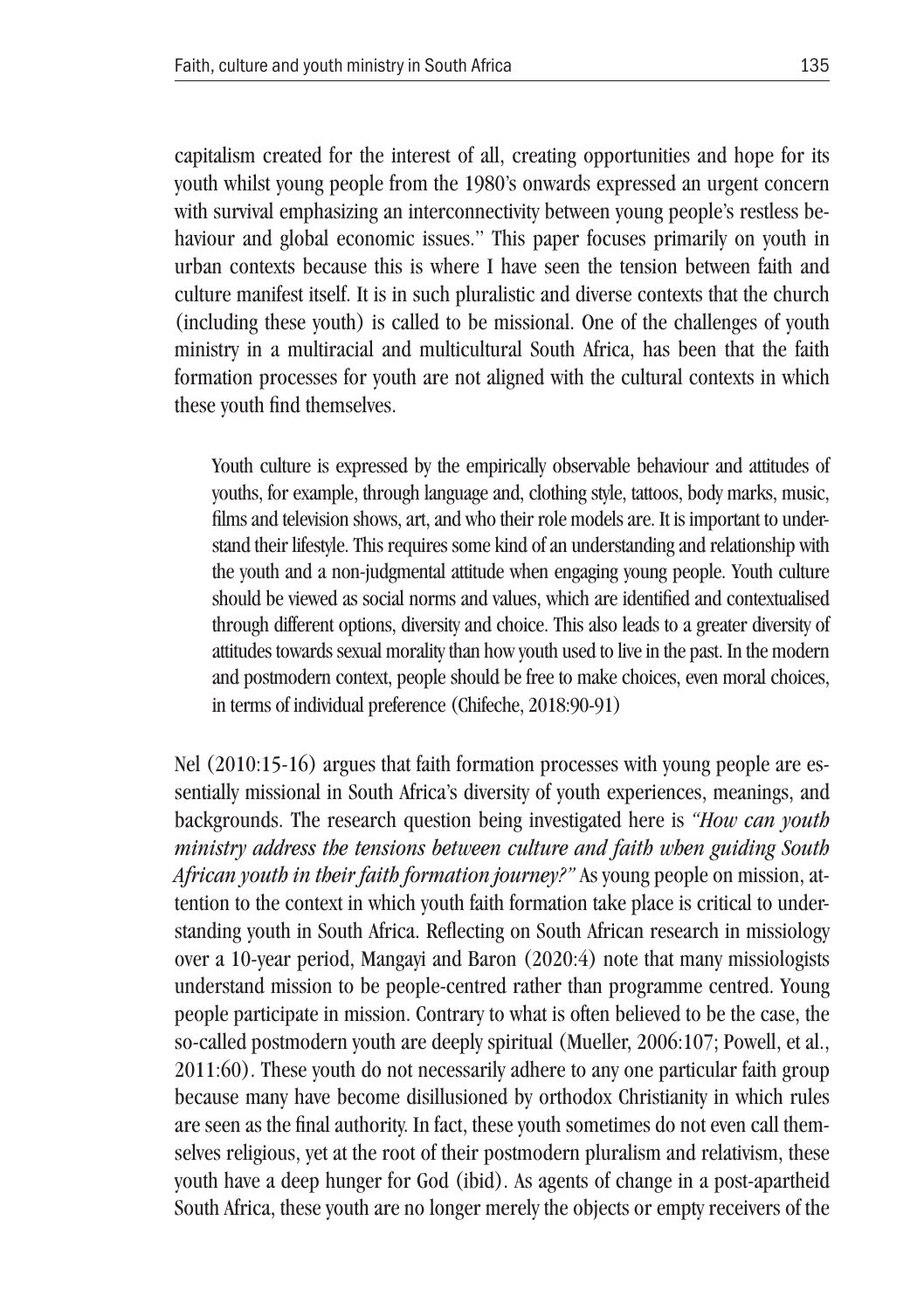well-meaning projects, ministry and outreach of adults, the church or experts, but have become agents of their own contextual missional theologies, communicated through new images (Weber,  $2014:240$ ). It is for this reason that congregations need to do everything possible to engage these youth, assisting them in their quest for faith and growth in that faith, however this should be done in a responsible and effective way (Mueller, 2006:107-108). In this sense, this article calls for a missional approach to youth ministry which acknowledges the agency of youth within their faith formation as it relates to inclusion of the cultural identities these youth embody.

### 2. Youth faith formation

Writing on "Mediation and contemplative practice among young adults in Nairobi", Sahaya Selvam and Dominic Mwangi (in Selvam & Watt, 2014:67-83) note that urban youth in Nairobi have become individualised in their religion. Their research focussed on one mode of faith formation, contemplative prayer, and the role this plays in daily situations these youth face. The study found that youth who practice contemplative prayer experience God within the silence thereof. There are many different ways in which faith formation is understood, dependant on the contexts. Many times it is referred to as the example above; prayer being one way of enhancing faith formation. Other ways (which I refer to as modes) are confirmation, baptism, Bible study, worship, and so forth. The overarching understanding of faith formation used in this paper describes *faith formation as the ecclesial process towards spiritual growth.* This process includes the consideration of developmental theories (identity, moral, and faith) and Christian practices used by the faith community in order to promote a Christ-like lifestyle in the lives of its youth. The understanding of faith formation here includes discipleship, spiritual growth, and maturity as part of this process (Weber, 2014:32, 70ff). This then asserts an understanding of faith as lifestyle and not only doctrinal belief. The thrust for our current discussion is in this process and what is happening as these youth are growing or not growing in their faith.

Michael (2013:5) argues that the marginalisation of African voices have impacted our Christian identity because it is still accepted as European and De-Africanised faith. He continues to say that "…African people as well as African Christians are still groping in the dark to understand the true essence of the Christian faith." This is evident among young people and why we need to take the faith formation within their cultural context seriously. The "…Christian faith in Africa has refused to seriously engage African tradition at a deeper level of engagement, but has merely scratched the surface of the African cultural consciousness ..." (Michael, 2013:5). Two important components of this faith journey within which African youth find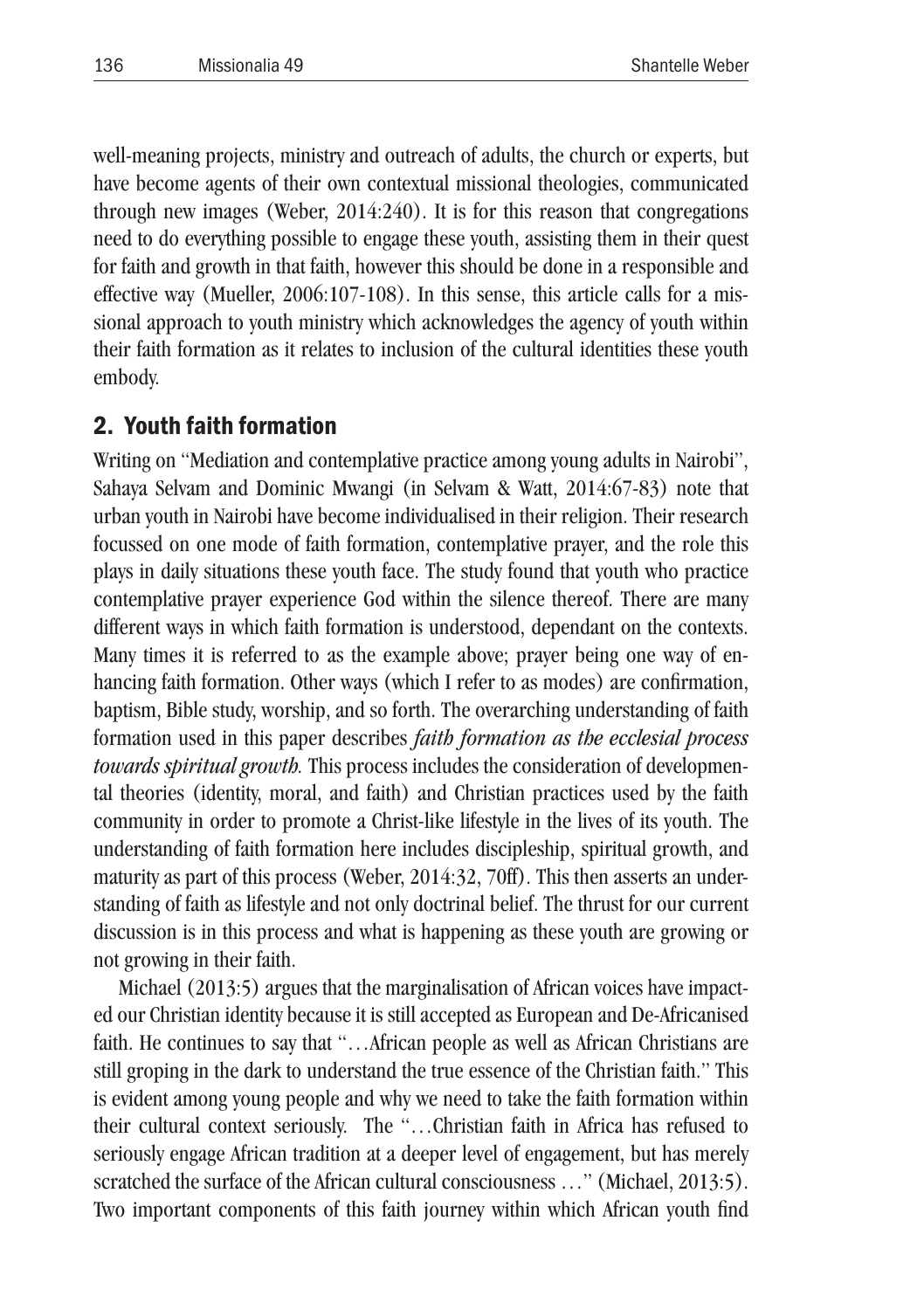themselves are the role their family play and the cultural practices that affect them. As noted above, this paper is interested in how these influence the faith formation of Black South African youth.

#### 2.1 The integral role of family

Families have extraordinary power to shape the lives of their youth because parents (be it biological or not) are essential actors in their faith journey (Strommen & Hardel, 2000:7). Traditional African cultures emphasise the role of families when it comes to raising young people (Healey & Sybertz, 1996; Bujo & Muya, 2005). In these faith communities, faith nurturing by the church starts at the family because faith is a relational issue to youth. Therefore, the best biblical interpretation of who God is will be experienced in the family as the most consistent relational model they have (Maiko, 2007:58). The conversations and stories parents and grandparents tell about God should be so contagious that it motivates youth to have a relationship with God (Strommen & Hardel, 2000:77). This means that modelling in the home becomes crucial. How parents act, use their time, talk, and commit themselves models the values they hold. Becoming gospel-orientated parents, communicating moral values, being involved in service activities and sharing one's faith at home are all contributing factors in one's faith formation. Parents who are gospel-orientated place emphasis on studying the Word of God and on relationships rather than rules. These parents are intentional about their own spiritual growth and the growth of their children's faith as well. Youth tend to adopt the values and beliefs of their parents (ibid., 84).

It should be emphasised that involvement in good works at the expense of sharing one's faith at home can be detrimental to the faith formation of youth as two separate messages are communicated. Like Israel, parents are still called to be the primary custodians of the faith (ibid., 97). The College Transition project conducted in America by Powell, Griffin & Crawford (2011:117) found that most parents do not talk to their children about faith, this includes Christian parents. Some Christian parents want to pass their faith on to their children but do not know how to (Roehlkepartain in Yust, Johnstone, Sasso & Roehlkepartein; 2004:xi). Parents are often uncertain of their own faith development, resulting in them being afraid to share their faith with their teenage children because they are aware that these youth yearn for interaction through questioning and critiquing what is taught to them (Maiko, 2007:8). Their uncertainty does not make them less responsible for imparting their faith to their children. Families need to understand their own spirituality and nurture it in order to assist their children. This does not mean that all conversations between youth and their parents should evolve around issues about their faith. Parents could also take time to share how they are experiencing their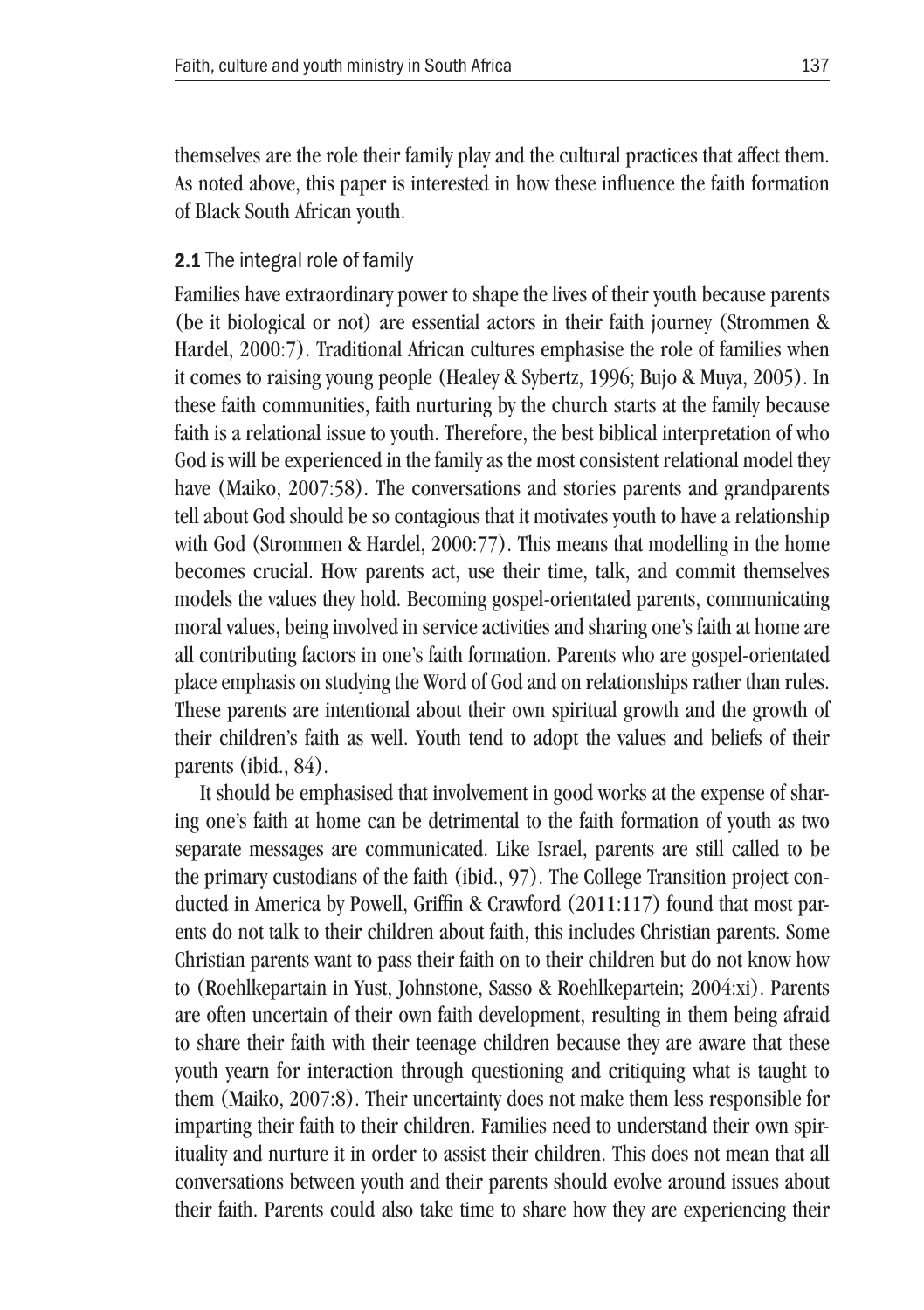faith, including the challenges they face or have faced, and how they have dealt with these. There are parents who do not know how to nurture the faith of their children because it probably was not modelled in their own homes when they were growing up (ibid., 17). Families can prepare children for this life in Christ by telling biblical stories as relevant for their stories, celebrating one's faith as life in abundance, talking to each other, discussing challenges, and faithful service towards each other and others (Caldwell in Yust, et al., 2006:328).

I noted earlier in this paper that Africans are reputable for being religious. The discussion thus far places emphasis on how Christian families can play a role in their children's faith formation. "All African people recognize one God. According to the cosmology of some, there are, besides him, other divinities and spiritual beings, some of whom are closely associated with him (but) these are mainly the personification of God's activities..." (Mbiti, 1970:29). They believe that man sinned and was separated from God. They further believe that God is to be searched for and worshipped, but do not believe in specific faith creeds because the communal body share in corporate beliefs as they live and engage with God and each other. Interestingly, the word faith is not part of their vocabulary. "To assert, however, that they have no faith in God is absolute nonsense…" (ibid., 218-219). This paper acknowledges that there are various ways in which people express their faith. If we are saying that faith formation is an intentional and ongoing process in which parents and culture plays an integral role, we need to take these role players and the different contexts from which they come seriously. "Diverse African cultures vary from one country to another, and also within countries. For instance, you could say that there is a Kenyan or a Nigerian culture or a South African culture. But within the various communities/tribes in each of these countries, you have the Maasai (Kenya), the Ibo (Nigeria) and the Zulu (South Africa), each living according to their culture. The culture of each ethnic group centres on its social setting and is depicted through a number of identities such as food, marriage, dress, art, music and oral literature" (Mulunda, 2015:30). Kakonge (2015:23) further cautions that "…we cannot take a set of cultural values from one country and hope to implant them in another society." Africans share some dominant traits in their belief systems and have similar values that make them stand out from other people in the world (Mulunda, 2015:32).

Kakonge (2015:25) adds that urbanised African youth face increased pressure because of the demands of extended family members, which may prevent successful family leaders from investing in a way that could permanently improve the living standards of the entire family. Maiko's (2007) study "Youth, Faith and Culture" places emphasis on the role of African traditional culture on the faith formation of youth. Maiko stresses the importance of the Bible being taught to youth from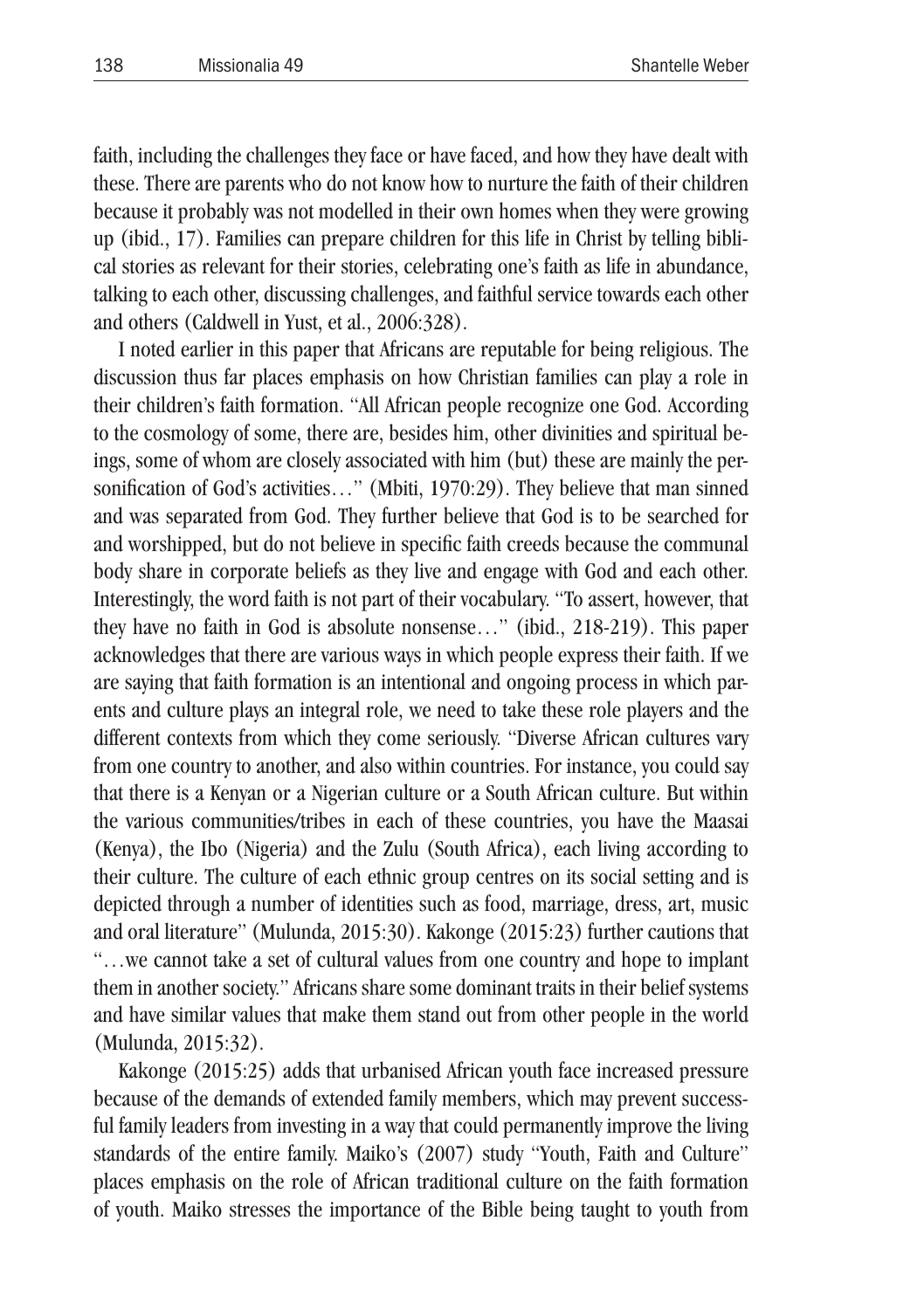an African ethical and normative perspective. This, he believes, does not detract from the importance of the Christian faith while acknowledging the importance of cultural practices in the lives of young people. On the importance of culture in discussing the relationship between religion and morality, African theologian Mokgethi Mothlabi (2008:55) argues that there is a fine line between morality and religion in Africa, but that the distinction between the two should be maintained. Many cultures around the continent are now working on a more western feel due to globalisation, and the rise of internet technology and mobile communication (Mulunda, 2015:33). There are however certain jobs that Africans would not take because of cultural or sexual stereotypes. There are areas where African people display their cultural talents and are making good progress, but have had to embrace western norms of co-operation and partnership, as well as of creativity and innovation (Kakonge, 2015:26). It is within communities and cultures that young people will learn moral values and behaviours that will impact their faith and how they live out this faith. In this regard, African theologians, Benezet Buyo and Juvenal Muya (2008:96), also emphasise the importance of understanding people's cultural perceptions around faith before forcing them into a specific form of the Christian faith as passed on from missionary outreaches (ibid., 266). This view is

shared by many African scholars and is based on the conviction that African people already had their own understandings of God prior to hearing the gospel from foreign missionaries.

Historically, however, missionaries were convinced that Africans had no perception of God (Kiaziku, 2009:11) and thus ignored any pre-understandings of faith and of God which was most often tied to cultural values and backgrounds and that, according to these scholars, should have been and must be taken seriously. In my previous research, a disconnection between faith and traditional cultural practices was evidenced, resulting in the youth not being able to grow in and to own their own faith (Weber, 2014:129-132). Mangayi and Baron (2020:6) remind us that the goal and motivation for being on mission with young people should be encouraging flourishing in their relationship with Jesus Christ (being more Christo-centric). By doing so, mission brings more questions to the fore constantly engaging with intercultural perspectives these youth bring. We now reflect on a few cultural practices that affect African youth.

### 2.2 Traditional cultural practices

A diversity of cultures opens South Africa to a variety of African traditional cultures. Africa has 54 countries and more than 3000 ethno-linguistic groups that do not all adhere to the same values and ways of rearing children. "Every country has its way of dressing a chicken (African proverb)" (Grobbelaar, 2012:24). This makes it difficult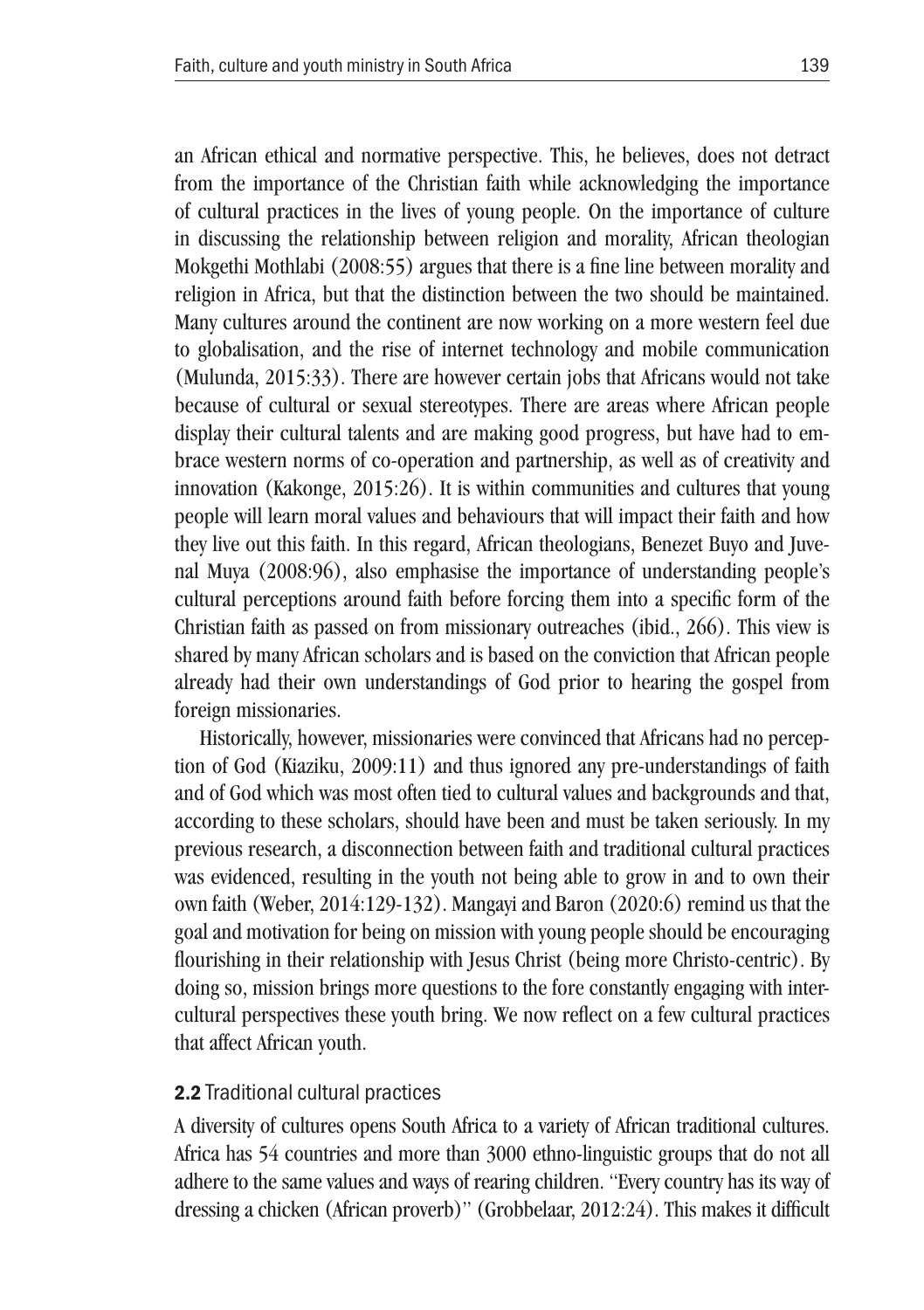to define who a typical African is (ibid; Amenga-Etego in Omenyo & Anun, 2014:251- 270). Malherbe (2011:128-129) confirms this challenge in stating that "African identity, therefore, is a complex issue in which place of birth, ancestry, culture, skin colour and the experience of discrimination all play a part." Theological reflection in Africa cannot be authentic if it neglects taking the diverse contexts in which Africans find themselves into account (Grobbelaar, 2012:16). As alluded to earlier, this paper refers to Africans, specifically Black South African youth, from various cultures.

The term traditional can also be as contentious as the term African. Amenga-Etego (in Omenyo & Anun, 2014:251-270) argues that it cannot be diluted to something that has merely stagnated. "It should carry with it the dynamism with which the continent and its individual communities are currently imbued with" (ibid). Despite it alluding to something that is passed down from somewhere, its relevance is found in the application of it for the context within which it finds itself. This paper uses this term as those practices which have a cumulative historical past which creates meaning even today. My working definition of the term cultural practices includes rituals or ceremonies which create a sense of belonging to a cultural group which also reflect the community's beliefs, views, and customs. I am also aware that the question regarding norms applicable to addressing the issue under investigation will need insights from both scholarly and social analysts into processes of faith formation.

African Christian communities place emphasis on the continuity of life through its ancestors (Otieno in Yust, et al., 2006:82). It is believed that these communities can only continue when the youth are invested in because these are a gift from the ancestors (spiritual world). Faith formation is not separated from human development in these traditions, resulting in faith practices being aligned to developmental traditional customs. These customs refer to age appropriate customs as rites of passage within African cultures.

Oral narrative rituals and practices are aimed at communal solidarity – this is intentionally taught to the younger generation (Grobbelaar, 2012:50). The faith formation of these youth is closely tied to the role of family and the ancestors during this formation process. It is difficult to separate an understanding of faith formation from an understanding of ancestral priority in these communities in which God's omnipresence is central. Children are named after the ancestor dependant on the situation out of which they were born. Names have great meaning and are considered a spiritual affirmation of the goodness of creation (ibid., 125). Ethics and moral health are also considered essential to understanding spiritual growth. Traditional healer Mkhize (2016:2-3) writes about the sacred place of 'umsamo' which influences how people behave, their attitudes, and their biases. He adds that this notion of umsamo is an attempt to reclaim African Indigenous knowledge systems and ways of being in opposition to Western epistemologies. He too speaks about the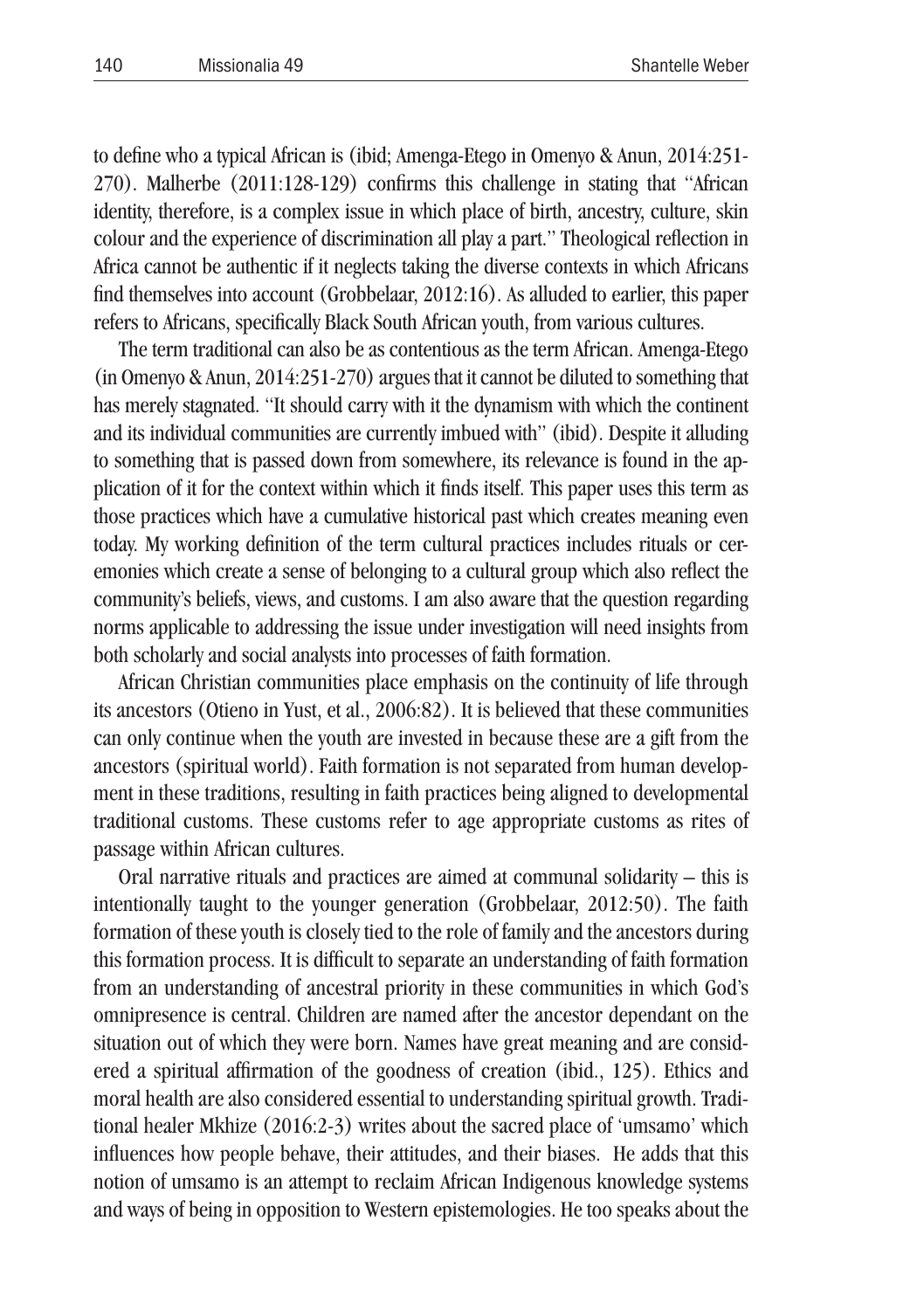tensions African people experience with the traditional cultural and Christian spiritual way of life (ibid., 4-5). Cultural change occurs as communities and households respond to social and economic shifts associated with globalisation, new technologies, environmental pressures, armed conflict, and development projects. Change also results from deliberate efforts to influence values through changes in the law or government policy, often due to pressure from civil society. Cultural values are constantly evolving rather than fixed (Chifeche, 2018:93).

It is important to note at this point how intertwined young people's faith and their traditional cultural beliefs are. It is irresponsible to conduct youth ministry with African young people without considering these connections as they will impact how these youth are spiritually formed. I now try to explain how one traditional cultural practice within various African cultures is of relevance as an example.

#### 2.2.1 Initiation rites of passage

Initiation is seen as a spiritual occasion in a young person's life as it symbolises rebirth. Circumcision rites are emphasised in adolescent years when the young person is usually between 12 and 13 years old. It happens when youth reach puberty, but this age varies for different tribes depending on the context and the upbringing of these youth. During this time, practical knowledge about culture and life skills (cooking, hunting, etc.) are passed on to these youth. It is important to get the blessing of the ancestors while these youth are still young. African cultural tradition also stresses the importance of orthodoxy and orthopraxy when referring to the faith formation of its youth (Maiko, 2007:11-12). Oral narratives like storytelling are prioritised in passing down the faith because investing in youth is deemed imperative as they are gifts from the ancestors.

Circumcision as an initiation ceremony is practiced among many traditional African cultures (cf. Gusii of Abagusii people in Kenya, Hofriyat in Northern Sudan, Ghana, Gwambe in Mozambique in Maiko, 2007:68-74). "… Female circumcision as practiced by a number of tribes in Kenya has 'dropped off naturally'. Other aspects of culture that are being abandoned include child marriage, nomadism, and the inheritance of a wife from a dead male relative" (Mulunda, 2015:34). It is a time in which young people formerly gain solidarity with their clans of origin. Ancestors are an integral part of this process. This reflects that this one initiation rite of passage cannot be considered as seperated from the broader African cosmology. It is a time of celebration in which gifts are granted, music is sung, animals are slaughtered, traditional beer (for males) is drunk, and the youth receive their clan name. The rite of passage is not merely about the young person, but about the whole community. Young people gain the respect of their community during this time. It is traditional cultural practice among both males and females. Girls go through what is called virginity testing while boys are circumcised.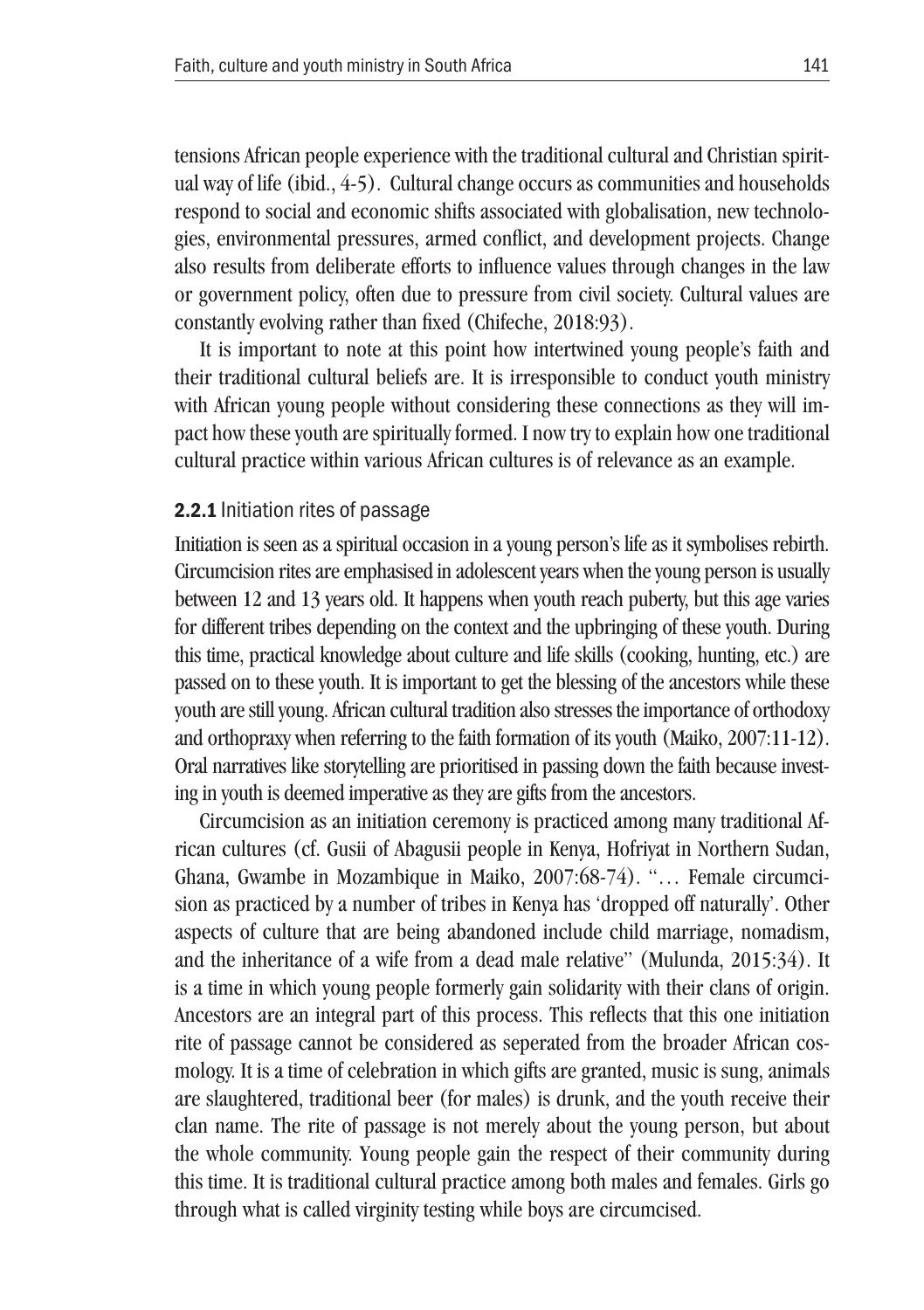#### (a) Girls

Cultural traditions and expectations can place disproportionate constraints on girls and challenge the physical and psychological health and integrity of girl children and female young adults. This is most evident in the practices such as child marriage and female genital cutting. Child marriage is common in cultures where female children are undervalued. They are regarded as an additional expense to the family in cultures where dowry is to be paid. The smaller dowries of younger girls are one incentive for marrying them off early. Another factor is the common belief that an early marriage ensures a longer period of fertility. Parents also tend to think that giving away their girl children to be married will ensure that they do not get pregnant outside of marriage and bring shame on themselves and their family (Chifeche, 2018:98).

Physiologically, girls are exposed to older women placing their fingers into the vagina to ensure that the hymen has not been broken. This practice signifies that the girl is pure and that her body is sacred. Some have compared this to what gynaecologists do when medically examining their patients. Girls wear a skin skirt that is loose. The opposite is also true here, if girls choose not to submit themselves to such practices, they are deemed immoral, disrespectful and arrogant. "It is generally argued that most uncircumcised girls become prostitutes because they are sexually active and have a desire to engage in extramarital sex than the circumcised ones" (Maiko, 2007:70). Intellectually, these girls receive training on how to be a woman and what to expect as one grows up. This knowledge is imparted on them by the older women who serve as mentors (sponsors) and who have been chosen by their parents. Part of this instruction is also how these young girls can protect their virginity. The girls usually stay with these women for a period of time and also use this time to prepare psychologically for the ritual. To some, the practice of virginity testing is one that should be based on self-control and not preparation for marriage exclusively.

The practice of female genital cutting is a rite of passage that also takes place in Mozambican societies. This practice puts young women at risk of infection and infertility, as well as severe blood loss, shock, and it can sometimes cause death. Female genital cutting is intended to reduce female sexual desire to prevent young women from wanting to engage in sexual activity. Having no sexual pleasure would mean that they will not stray outside of marriage where sex is a necessity rather than a pleasure for women. Young women and their families fear social rejection if they refuse to participate in this cultural practice (Chifeche, 2018:98).

#### (b) Boys

Physiologically, the boy's foreskin is cut. This prepares the boy for his adult status within the clan. It gives him the authority to make decisions on behalf of the community which then gives him a voice. It also means that he lays claim to all property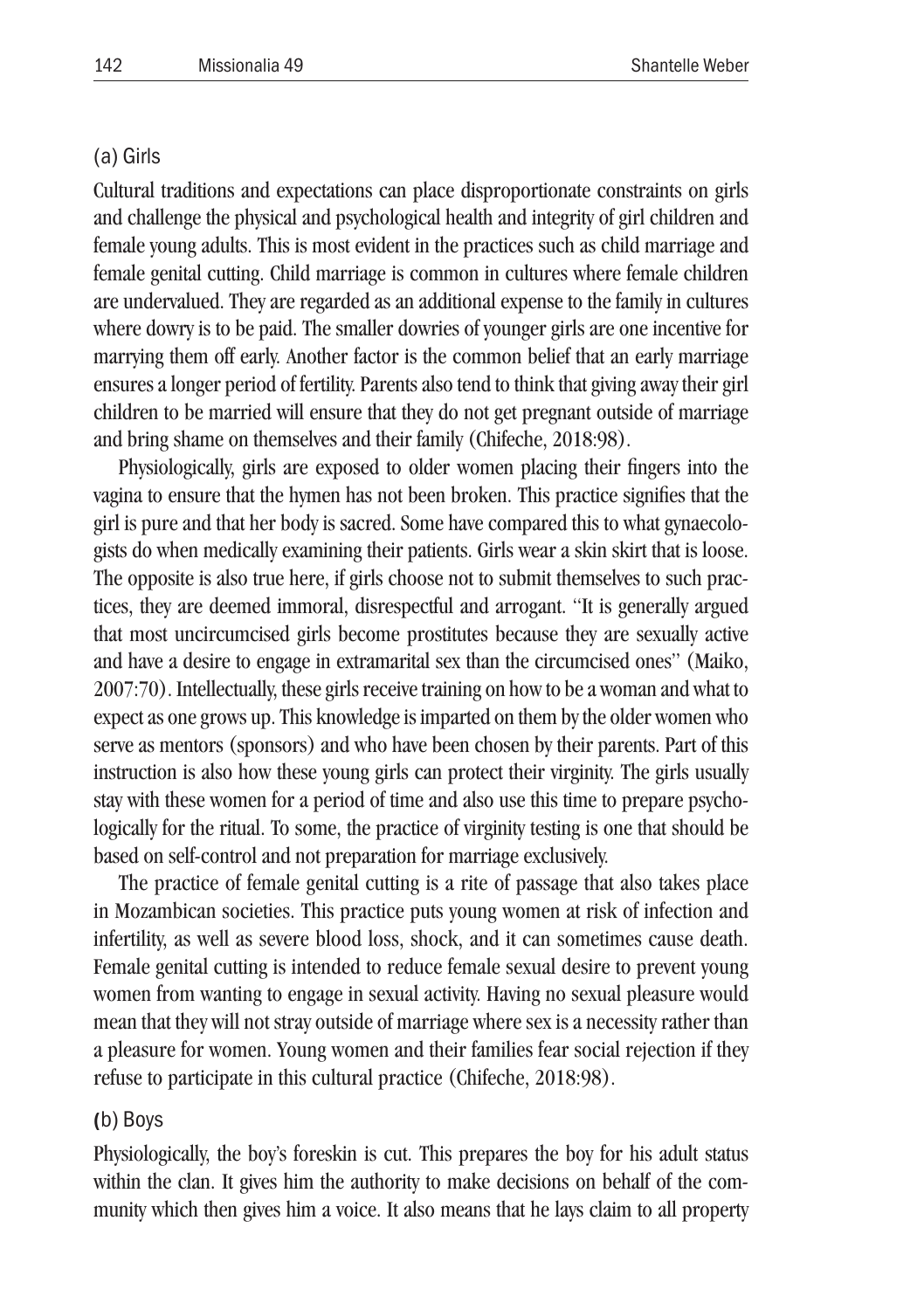within his tribe including the women. Boys are also immersed in animal blood or cold rivers and given bitter foods prior to being circumcised to prove that they would be able to endure the ritual. They are not allowed to cry throughout this process. They are dressed in short skin cloths with their heads shaved. Unfortunately, the opposite is true for the boy who is not circumcised. He becomes an outcast and is deemed useless in the community, including in his family (Maiko, 2007:70). Most boys go through the process because they want to be acknowledged as an adult, not only because they want recognition for being strong. Boys are not given the option of staying with a specific group of males, but are open to instruction and discipline from any male who has been circumcised within their tribe. A group of men, however, are chosen to accompany the young man to the bush for the actual ritual for a period of seclusion. Religiously, the boys are formally introduced to certain powers to protect, bless, and guide them. Rituals and ceremonies such as sacrifices, libations, and prayers are offered to the gods seeking their help to protect these "born again" men for the sake of the growth and development of society. Politically, the boy is admitted into the membership of the tribe; socially, he is permanently attached to his age set; and religiously, he is regenerated and affiliated with tribal ancestors (Motty, 2013:162-163).

Even the songs sung during this time are aimed at educating these youth on the ways of the tribe. Drums form an integral part of this. The key role players during the initiation process are the mentor/sponsor, the circumciser, and the initiate. The mentor is responsible for the training and protection of the initiate during the process (including that the circumcision or testing is medically safe). As noted earlier, the family decides who the circumciser will be and pays for them with animals (cows or goats) or money. Traditional medicines, ash and knives, and special trees or stones are usually used.

Traditional practices are meant to give young people access to the cultural heritage of their ethnic group and offer them citizenship. They also serve to build identity and integrate young people into the community. Young people have to define their social and cultural identity and become economically independent. Youth search for their place in society and need acceptance from the community. However, because of a lack of possibilities to sustain themselves, they often remain dependent while, at the same time, have to shoulder heavy adult care giving responsibilities. Those who grow up in traditional communities experience life as remaining fairly similar from one generation to the next, structured by the cycles of human life. Gender identities and gender relations are critical aspects of culture because they shape the way in which daily life is lived in the family, but also in the wider community and the workplace. Expectations about attributes and behaviours appropriate to women or men, and about the relationships between women and men are shaped by culture (Chifeche, 2018:102-105).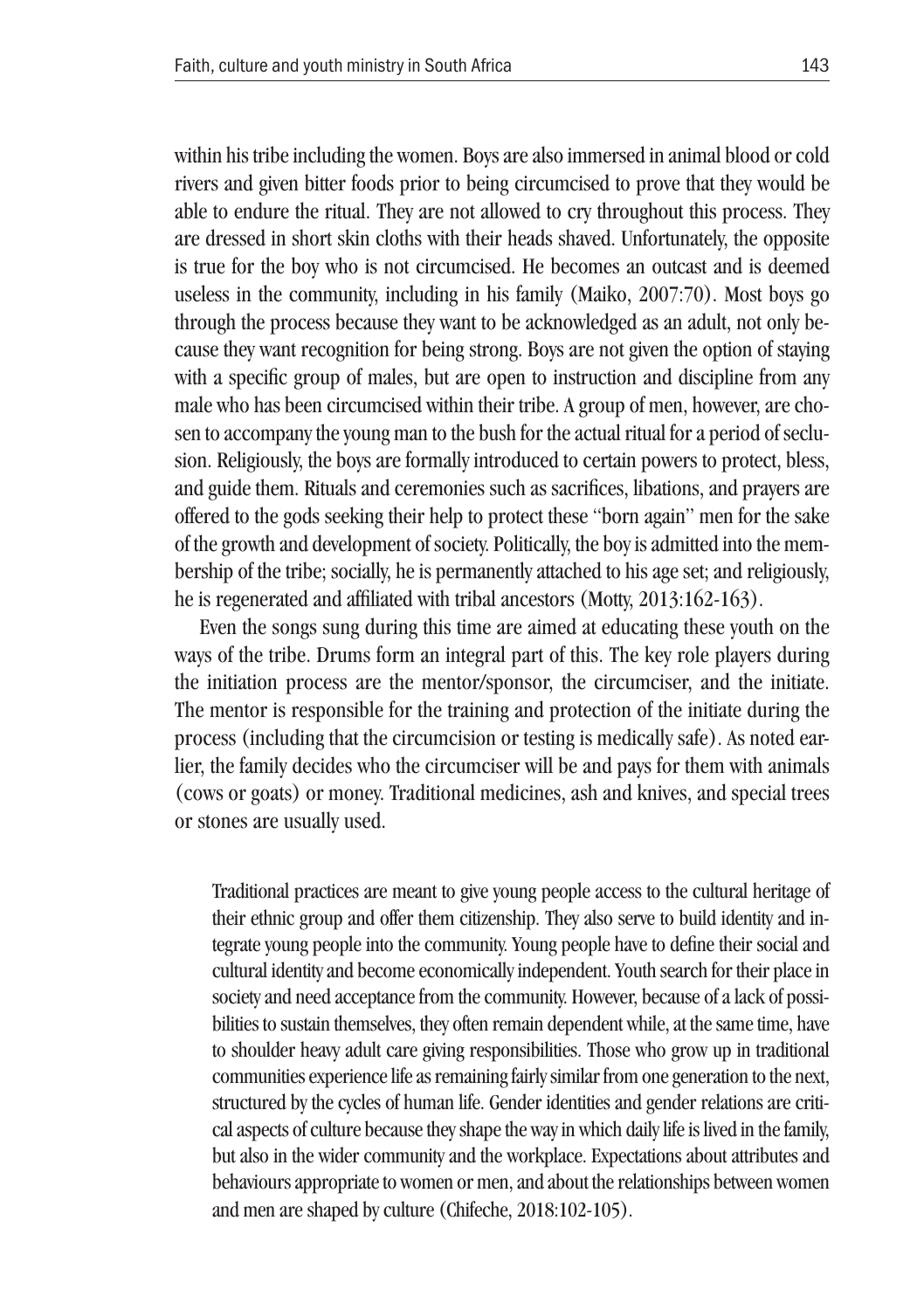Circumcision is understood as preparing young people for marriage; boys to take up the headship of their families and girls having to experience the pain of childbearing. These practices have been criticised by gender activists because they have been deemed as patriarchal in origin. Young people are raised within contexts in which girls know they are inferior to boys and that they have less value than them. Girls are encouraged to remain virgins whilst boys are encouraged to engage in sexual intercourse. The ritual practice of 'lobola' before marriage is also impacted by whether a young girl has been through virginity testing or not. Matsinhe (2015:71-74) argues that in distancing themselves from their fathers' traditional attitudes and practices, these young men were also distancing themselves from tradition, resulting in these postcolonial young men avoiding responsibility until they are cornered. Due to the harsh economic conditions, not only do young men actively avoid fatherhood and family for as long as possible, but they also limit the number of children they have once they become married. Globalised individualisation and stubborn demands of tradition have pulled Mozambican youth in opposite directions (ibid). Some Christian communities have likened it to that of confirmation practices of the faith community in which youth dedicate themselves to God and to the particular faith community (Young in Maiko, 2007). This Christian practice has also been exclusive about infant baptism and marriage in certain faith communities. As noted earlier, the converse is also true. Some Christian communities consider it evil, secular, and even heretic to one's Christian faith. Maiko (ibid., 75-79) argues that the notion of female circumcision is not biblically warranted. He bases his argument on biblical passages such as Genesis 17:11; Deuteronomy 10:16; Luke 1:59; Acts 7:8 and others. He adds that if the songs sung and the sacrifices made are occultic and go against what Scripture teaches, Christian youth should not be subdued to this practice. He further adds that these practices should be in honour of God and not ancestors. Maiko notes that this is why some modern Christian families have resorted to their sons being circumcised in hospitals, but he also disagrees with this because this is most often not accomplished without the mentorship and induction into the cultural values of a specific tribe.

# 3. Implications for youth ministry research and practice

Theological reflection on matters relating to how we do youth ministry is aimed at developing ministerial instruments and teaching youth leaders how to use these (Van der Ven, 1993:35). These instruments are not only skills but include knowledge, understanding, and attitudes. This means that all functions of the church (teaching, liturgy, community, diaconal work) should take this interaction seriously as it pertains to the youth. This paper aimed to highlight moments such as (cultural) contexts, situations, and practices that are relevant to Christian youth and youth ministry, and how they pertain to the faith formation of the youth.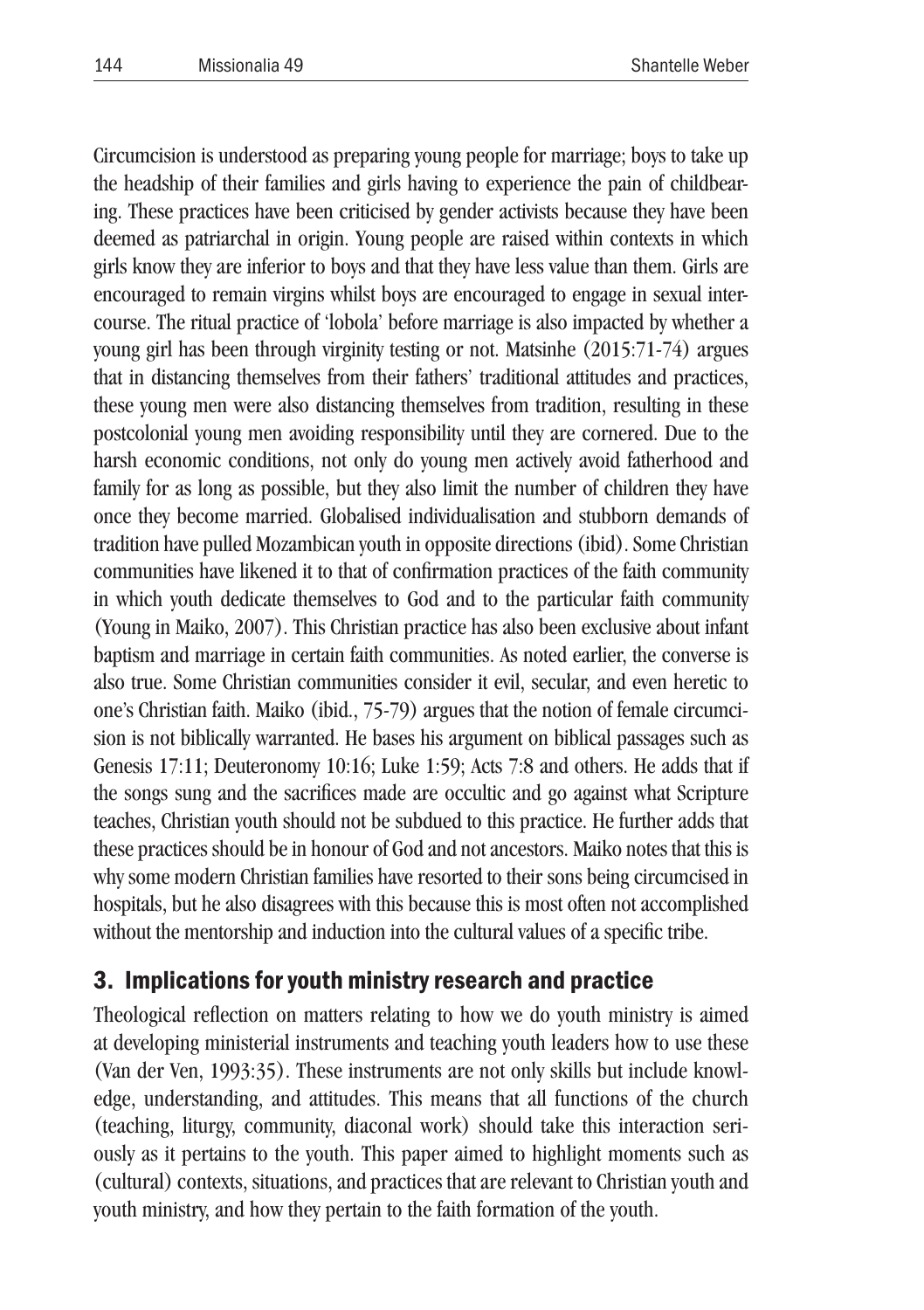Sociologist, Anthony Giddens (2001:533) agrees with Maiko that the *religious life of the young person is also a central aspect of social life.* The symbols and rituals used are most often associated with something they connect to on a social level. He (ibid., 546) argues that church attendance is not the only variable to consider in the faith formation of these youth because the regularity of such attendance is not necessarily evidence of a deeply rooted faith. These youth may attend out of habit. To make recommendations concerning youth ministry practice, it is important to acknowledge that there are various types of youth ministry depending on the contextual focus thereof active in South Africa (e.g. Programme-orientated youth ministry or Christ-orientated youth ministry, etc.). Youth ministry practices include programmes and activities within congregational contexts as well as biblical teaching and discipleship, how young people are spiritually formed through these practices (Christian education, etc.), and the various relationships the youth find themselves part of (family, peers, etc*.). Youth ministry should also be widely understood as being concerned with holistic (physical, spiritual, intellectual, and sexual) ways in which young people are ministered to.* This is all, however, largely dependent on the faith formation of youth. The success of the latter is closely related to these youth taking responsibility for and being personally involved in their own faith formation (Weber, 2014:31). This holistic form of ministry *needs to take the cultural dynamics of each congregational context* into consideration before it can consider how its youth faith formation process takes the role of African cultural practices seriously.

There is increasing pressure on the church, its leadership, and academic institutions to develop strategies for youth ministry that would meet the depth of the challenges the contemporary youth are facing. The youth themselves have not been part of the development of such strategies, partly because *youth ministry in South Africa has not focussed on helping youth think theologically.* The youth have mostly been seen as consumers of theology rather than conversation partners in religious discourse. In other words, the youth have been the subjects of ministry and not partners in theological discussions or their implementation in congregations. One result of this approach to youth ministry has been that the youth remained dependent on others for their faith formation and have not taken responsibility for their faith themselves (Dean, Clark & Rahn, 2001:30-31).

An important part of faith formation is *helping young people discern expectations in the midst of the tensions between cultural expectations and teachings, and the faith community.* In my brief conversations with youth from varying African cultures, I noticed that some of these youth are eager to engage with the initiation rites of their cultures, despite being urbanised through education and living in the city. However, others feel compelled in obligation to parents and tra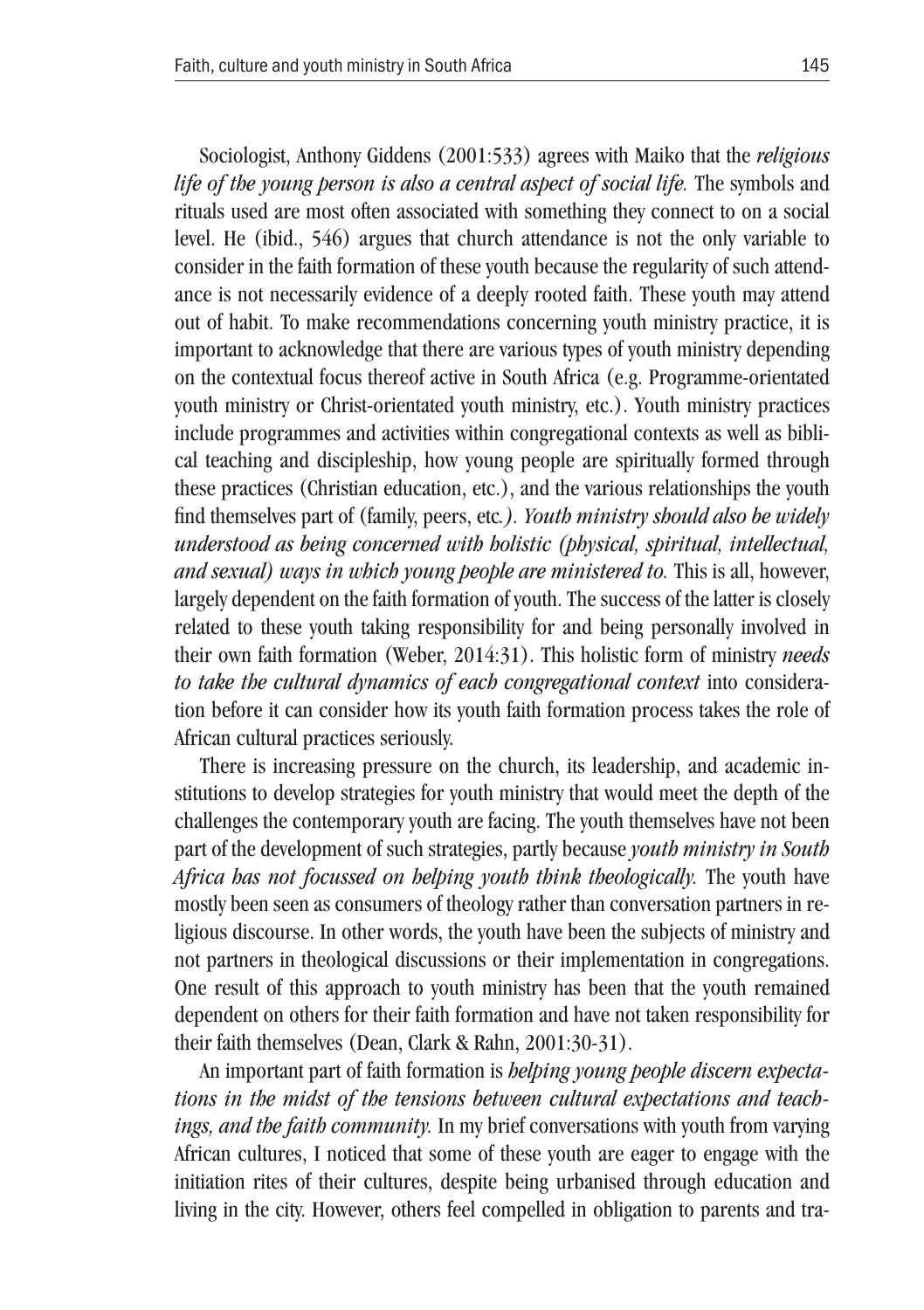ditional leaders such as ancestors. These youth report how they try to remain loyal to participating in the rituals, practices, and beliefs of the faith community, but find themselves living out what culture and family teaches them. This is further explored in the empirical study aimed at hearing from more youth in this regard.

Cross-cultural studies teach that acculturation to different contexts is important in the process of youth identity and faith formation. Acculturation teaches youth how to learn new stories, values, practices, and rituals that agree with their faith as a lifestyle (Yust, 2004:28-29). Like faith formation, learning to adopt a new culture as a way of life is a life-long process. During this process, youth could decide to abandon their familial traditions and take on the ecclesial ones (assimilation); or they could juggle the two by living according to each when they are in them (separation); or they could decide that neither is relevant to their new lives by marginalising both; or they could choose to integrate those elements which they believe are relevant to a Christ-like lifestyle with each other (ibid., 30). The problem with acculturation of faith is that it requires that youth pass over from one culture to another without truly identifying which aspects of their own culture they abandon in the process (Kiaziku, 2009:48). Kiaziku argues that the gospel should be shared within cultural contexts and not as a separate culture. Integration, over time, should be encouraged as these youth grow in their faith. African scholars (Healey & Sybertz, 1996; Bujo & Muyo, 2008; Mothlabi, 2008; Kiazuku, 2009) stress the importance of the process of inculturation for the gospel message to be internalised amidst prevailing cultures. Youth in an African context require communities in which the gospel is internalised and practised. Inculturation seeks to integrate Christian faith with cultural life and world-views (Bujo & Muyo, 2008:191). Inculturation calls for discerning which cultural values disagree with a biblical Christian faith and which Christian practices align with cultural ones (Kiaziku, 2009:19). This then means that Christian traditions should also be aligned with the biblical text and the essence of the gospel. These traditions should not be accepted only because they were passed down through church fathers, but because they find relevance to the prevailing culture (ibid). Many young people experience tension between the faith being taught at missionary established churches and the cultural expectations of their families. They need the example of Christ-like adults in their lives. This resonates with the notion of mentors within the initiation process and also within an intergenerational youth ministry context. If this is not evident in their lives, the option to abandon faith through separation becomes more attractive (Yust, 2004:39-40). Inculturation takes both the gospel message and the cultural contexts seriously. Faith formation processes that take inculturation seriously reflect on faith, church structures and leadership, liturgy, role of ancestors and communities, and morals within the prevailing African culture of the youth in preparation for their faith formation process (Kiaziku, 2009:84). Maiko (2006:78) adds that "(c)ontextualiza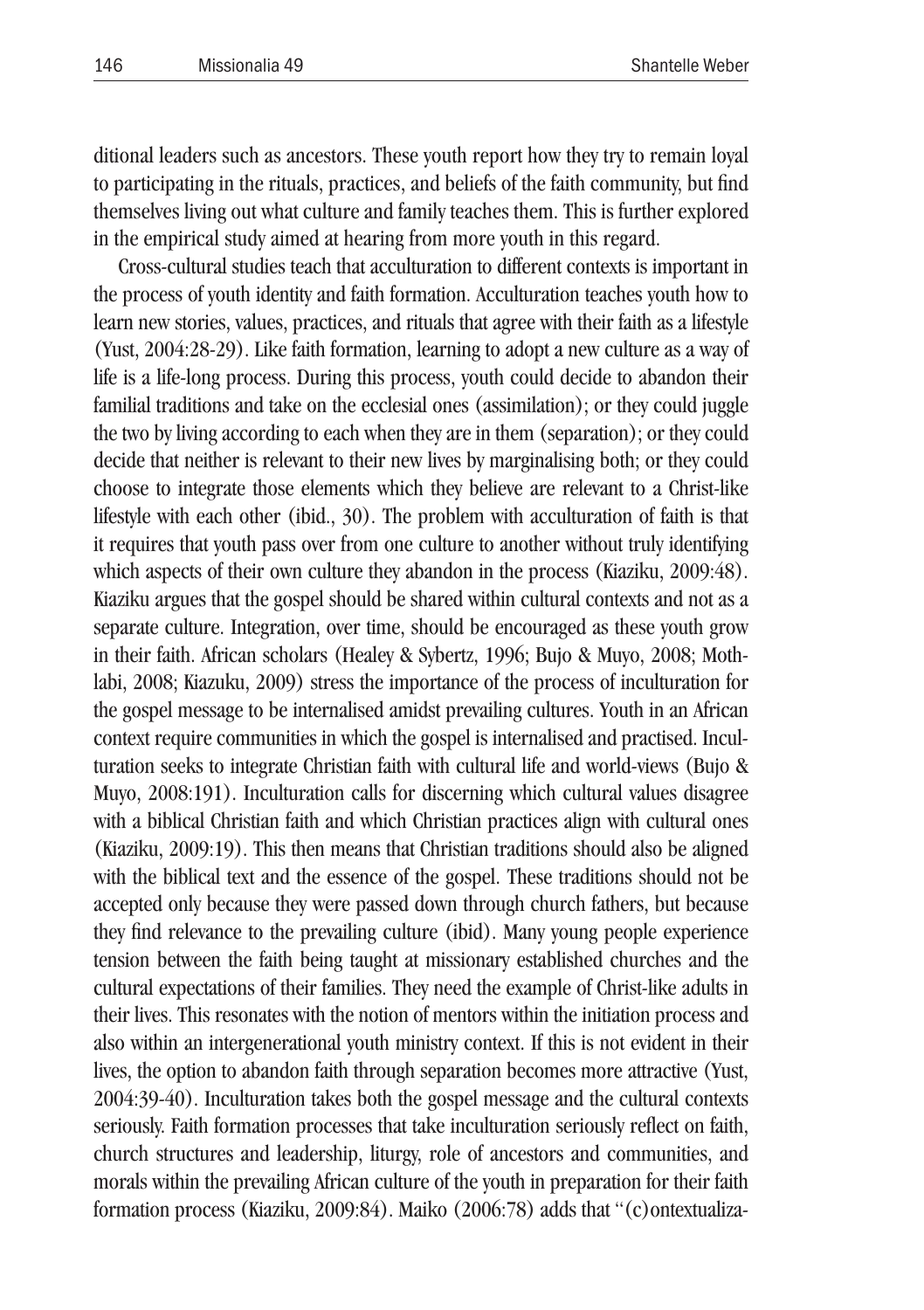tion is the key to better live our culture remembering that the Bible is universal and interpretive in nature…every culture (should) understand Scripture from its own point of view but also remembering the universal scriptural standard as they are declared in the Holy Word of God."

One of the varying challenges to youth ministry in postmodern urban contexts is de-traditionalisation (Schweitzer, et al., in Osmer & Creasy Dean, 2006:21). This practice is evident in how *faith communities and even parents neglect passing on the Christian faith to its youth.* Many youth leaders (Weber, 2014) report that they too have been moulded in specific faith traditions and theologies, which makes it difficult to teach youth new ways of living out their faith. This problem sadly begun in the early childhood years of church ministry with children. Missionaries to Africa taught that the Christian faith could not be lived alongside one's culture, resulting in many Africans having to choose between faith and culture as part of their upbringing (Lartey in Osmer & Creasy Dean, 2006:70). Postmodern youth want what is current and relevant and church leaders heed to these calls at the expense of passing on faith and cultural traditions necessary for a growing faith. This is most likely the reason why many youth do not see the value of being part of a consistent faith community (Schweitzer, et al., Osmer & Creasy Dean, 2006:35). Youth ministry scholars believe that the faith community can still play a significant role in serving and ministering alongside these youth. "When adolescents who have reached Fowler's synthetic-conventional stage of faith are confronted with the culture of religious individualization and diversity, they may well adopt the language of individualization but still combine it with a type of thinking or meaning-making which is conventional and community-orientated rather than reflective and individuative" (ibid., 36). The African worldview of Ubuntu is useful to consider in this regard as it calls for a lifestyle of accountability to and within the relationships one has (Grobbelaar, 2012:43). To the young person, this would include accountability to one's family members, peers, leaders, neighbours, church, and so forth. The faith communities young people find themselves in can learn from this African worldview because these faith communities also find resonance in the metaphor of church as family (which was alluded to earlier). 2 Faith formation is the transformative process of putting on the Lord Jesus Christ and putting off the desires of the self in accordance with Scripture<sup>3</sup> (Willard in Wilhoit, 2008:9). Wilhout (2008:14)

<sup>&</sup>lt;sup>2</sup> Motty (2013:9) defines an indigenous church as "a group of believers who live out their [Christian] life, including their socialized Christian activity, in the patterns of the local society, and for whom any transformation of that society comes out of their felt needs under the guidance of the Holy Spirit and the Scriptures." This church has the ability to make the Christian gospel relevant and meaningful to one's situation; it is relating the gospel to a culture in the daily life of the Christian members.

<sup>&</sup>lt;sup>3</sup> Romans 13:14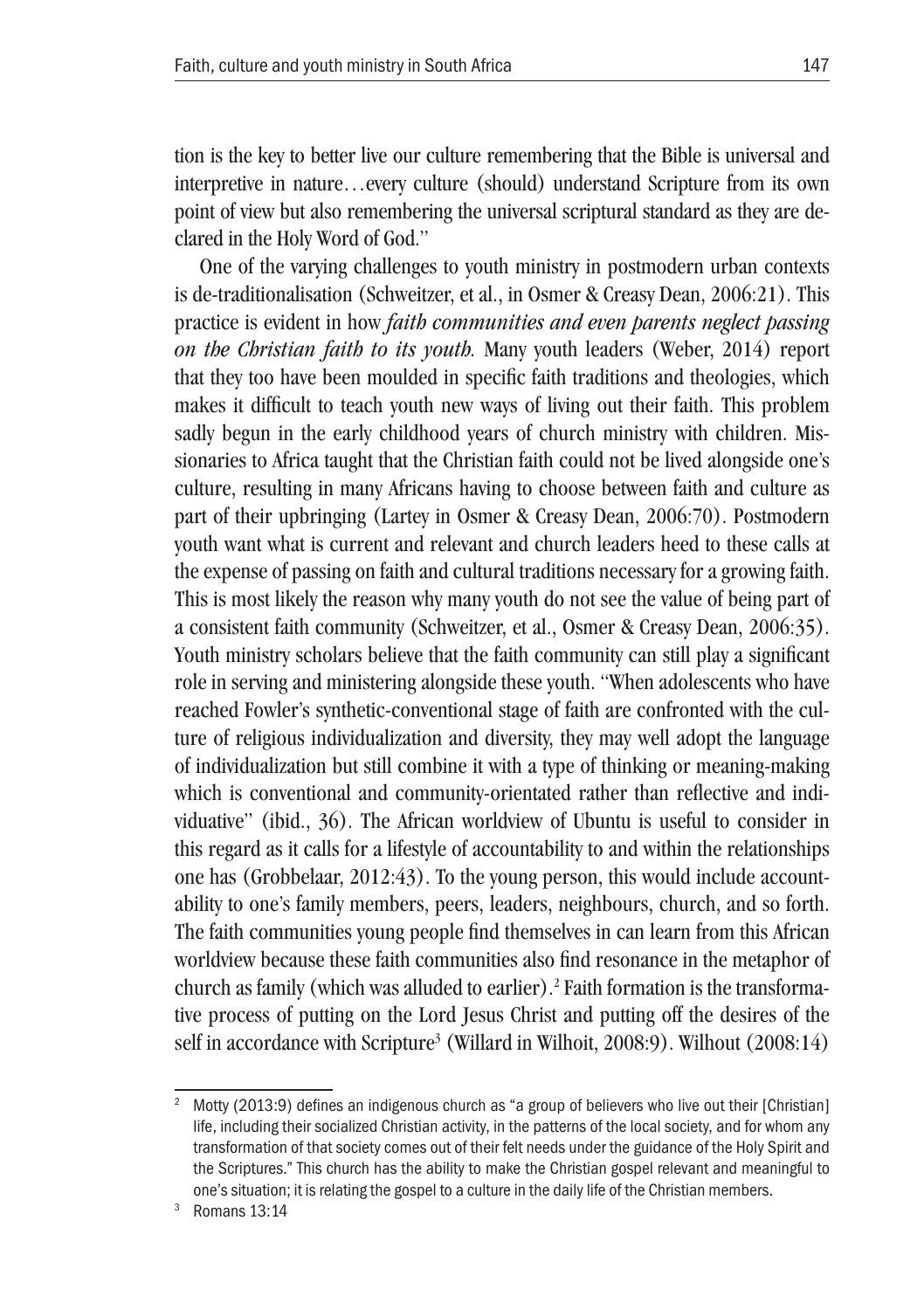states that all people can be negatively or positively formed spiritually. This formation impacts the person's character, wisdom, and faith greater than developmental theories would. It is an intentional and communal process of Christians growing in relationship with God. It requires that one get involved in this relationship with God and the faith community. Maturity is aimed at becoming Christ-like through the enabling power of the Holy Spirit. (Wilhoit, 2008:23). As such, *faith formation is a life-long process requiring multiple ministry approaches and not just one specific programme*. Wilhoit (ibid., 26-27) places emphasis on Christians being the ones who grow. He believes that many become Christian as a once-off occurrence. He further adds that many Christians fail in keeping the gospel central to ministry rather viewing it as an entry point into ministry. The gospel is not only meant for proclamation, but for growing in the faith as well. This gospel is what motivates the Christian to pursue a life of daily growth in Christ. 4 Khumalo (2015:38) adds a further complexity of an urbanised youth, namely being referred to as an Afropolitan. 5 In this sense, this youth must form an identity along at least three dimensions: national, racial, and cultural – with subtle tensions in between. While our parents can claim one country as home, we must define our relationship to the places we live and choose bits of a national identity. The task of faith formation is to preach and teach young people this gospel so that they are able to understand it better and gain greater confidence in it, and it has to confront false gods and idols present in these young people's lives. This confrontation enables youth to see the behaviours and attitudes that do not align with the gospel in order to change these. This process takes time and willingness to allow the gospel to daily intercept their lives (Wilhoit, 2008:31-32). When too much emphasis is placed on the gospel as a single decision for Christ, the youth and church do not see a need for any further faith formation to take place. Faith formation must address the external and internal challenges youth face, and this can only be done through formation that is entrenched in the gospel (Setran & Kiesling, 2013:26-27).

# 4. Conclusion

The faith formation of young people cannot be isolated from the identity and moral formation of these youth. The faith of these youth is intertwined with their identity as young people, how they make choices and behave (morality), and also how they are developing physically and cognitively. Strommen and Hardel (2000:257) discuss how the family and church should impact their communities and culture.

<sup>4</sup> Wilhout (2008:31) describes salvation as the complete process of turning to Christ (through redemption) through being sanctified and glorified in Him. Using Acts 1:16 as motivation, he adds that spiritual formation involves guarding this gospel from idols and false gods in our culture.<br><sup>5</sup> "Afropolitans are those people of African parentage who are born overseas" (Khumalo, 2015).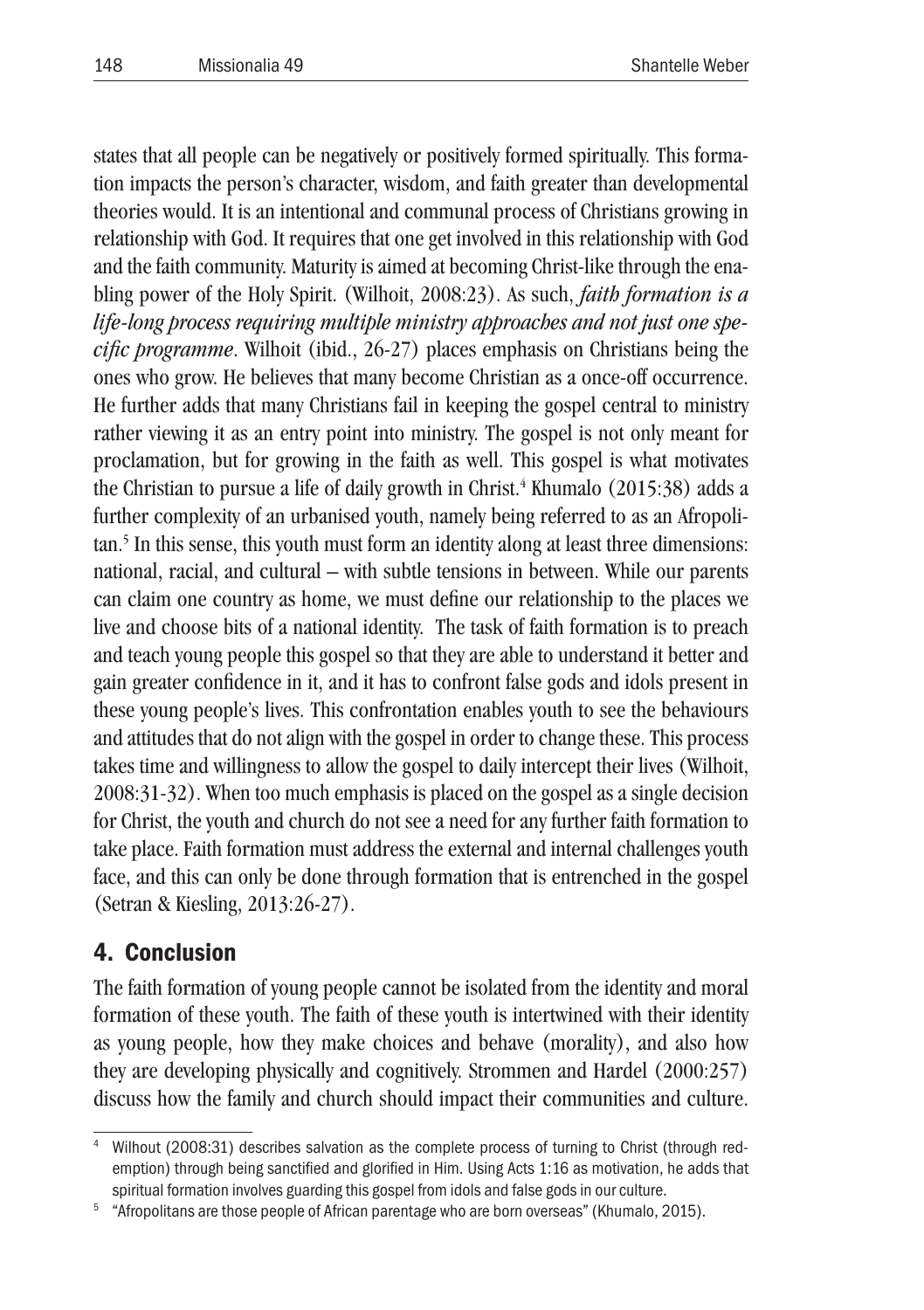Traditional African cultures set a good example of the Deuteronomy 6 principle in which adolescence is understood as a time in which adults pass on practical knowledge about culture and life skills. The place of circumcision and virginity testing within these cultures need to be confronted in light of a holistic faith formation process that enables a Christ-like and gospel-centred identity, morality, and faith. For this reason, faith communities are called on to explore what these practices mean for these youth in their cultural contexts, but also in the process toward an owned faith as adults. I am of the opinion that the youth's communities and cultures have a louder voice in these young people's lives, than their families and churches.

### Bibliography

- Bowers-Du Toit, N. 2014. Gangsterism on the Cape Flats: A challenge to engage the powers In 'Doing urban public theology in South Africa: Visions, approaches, themes and practices towards a new agenda'. *HTS Teologiese Studies/Theological Studies*, 70(3), 1-7.
- Broodryk, J. 2010. *Understanding South Africa: The ubuntu way of living*. 3rd Edition. Waterkloof: Ubuntu School of philosophy.
- Buyo, B. & Muya, JI. 2008. *African theology in the 21st century: The contribution of the pioneers*. *Volume. 2.* Kenya: Pauline Publications Africa.
- Chifeche, V.A. 2018. *Youth ministry in Mozambique: A practical theological evaluation.* Unpublished Doctoral dissertation, University of Stellenbosch.
- De Beer, S. & Swart, I. 2014. Towards a fusion of horizons: Thematic contours for an urban public theological praxis-agenda in South Africa. In 'Doing urban public theology in South Africa: Visions, approaches, themes and practices towards a new agenda'. *HTS Teologiese Studies/Theological Studies,* 70(3), 1-10.
- Dean, K.C., Clark, C. & Rahn, D. 2001. *Starting right: Thinking theologically about youth ministry*. Grand Rapids: Zondervan.
- Giddens, A. 2001. *Sociology*. *4th Edition.* Cambridge: Polity Press.
- Grobbelaar, J. 2012. *Child theology and the African context*. London: Child theology movement Ltd.
- Healey, J. & Sybertz, D. 2005. *Towards an African narrative theology*. Kenya: Paulines Publications Africa.
- Jurgens, L. 2018. *Africa in fact: Culture*. The Journal of Good Governance Africa. Johannesburg, South Africa.
- Kakonge, J.O. 2015. *The role of culture in Africa's development in African youth cultures in a globalized world: Challenges, agency and resistance*. New York: Ashgate Publishing.
- Khumalo, J. 2015. *Afropoliticanism: A dispatch from the trenches in African youth cultures in a globalized world.* Challenges, agency and resistance. New York: Ashgate Publishing.
- Kiaziku, V.C. 2009. *Culture and inculturation: A Bantu viewpoint*. Kenya: Pauline Publications Africa.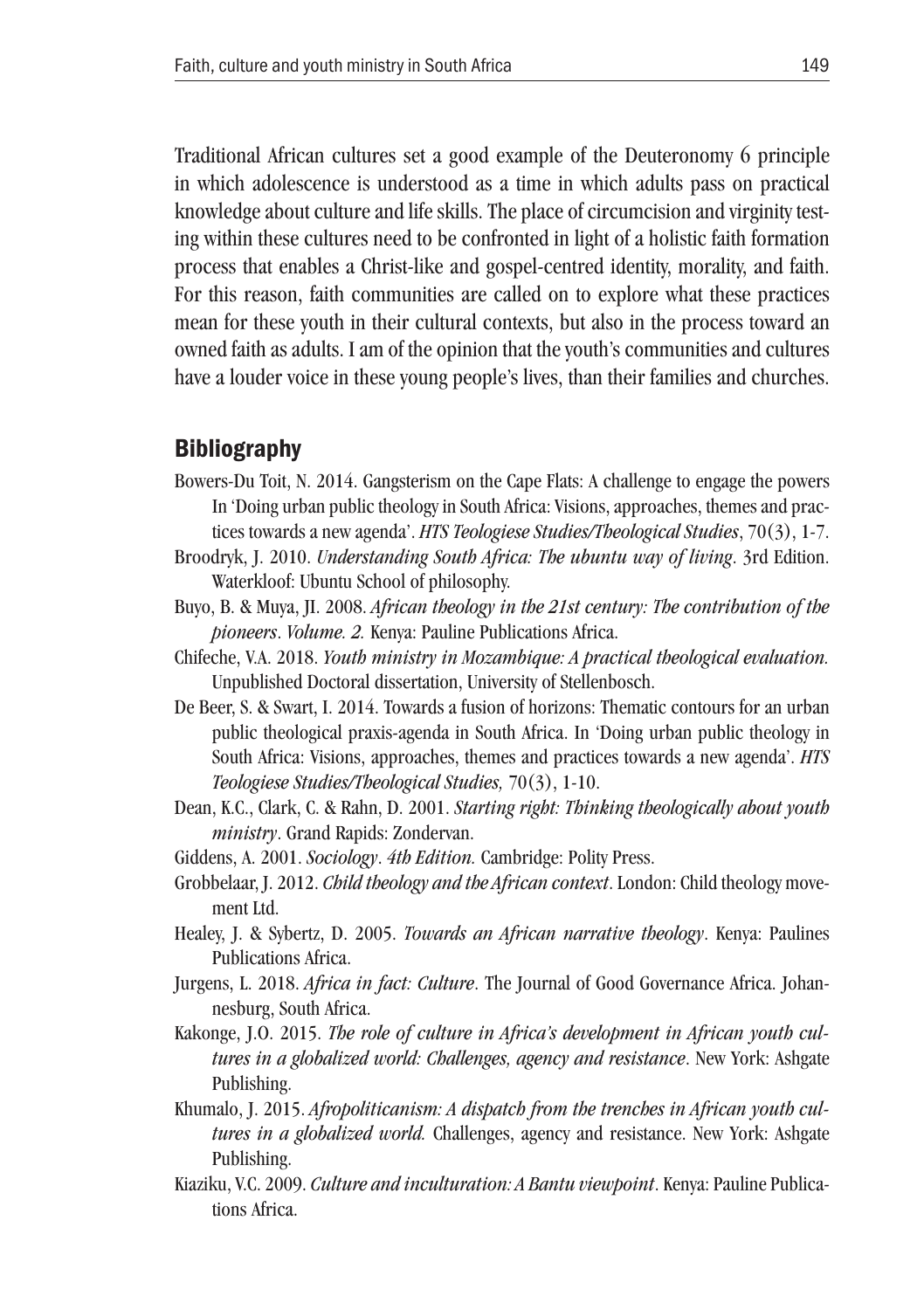- Kotze, J. 1993. *Understanding Black South Africans through their experiences of life*. Cape Town: Juta.
- Maiko, SM. 2007. *Youth, Faith and Culture: Contemporary theories and practices of youth ministry*. USA: Author House.
- Malherbe, J. 2011. *Saved by the Lion? Stories of African children encountering outsiders.* Child Net.
- Mandela, N.R. & Nelson Mandela Foundation. 2010. *Nelson Mandela: Conversations with Myself.* London: Macmillan.
- Mangayi, L.C. & Baron, E. 2020. Ten years  $(2010 2020)$  of exciting missiology in South Africa: Trends and trajectories. *Scriptura*, 119(3), 1-18.
- Mangcu, X. 2014. *The arrogance of power: South Africa's leadership meltdown*. Cape Town: NB Publishers.
- Matsinhe, D.M. 2015. Individualization, masculinity and young men in Mozambique in Ugor, P & Mawuko-Yevugah, L. African Youth Cultures in a Globalized World: Challenges, Agency and Resistance (1st ed). Routledge: Taylor and Francis Group.

Mawuko-Yevugah, L.C. & Ugor, P. 2015. *African youth cultures in a globalized world: Challenges, agency and resistance.* New York, USA: Ashgate Publishing, Ltd.

- Mbiti, J.S. 1970*. Concepts of God in Africa*. London: SPCK publishers.
- Meyers, C. 1997. *"The family in early Israel" in Ancient Israel.* Louisville: Westminster John Knox Press.

Micheal, M. 2013. *Christian Theology and African Traditions*. Eugene, USA: Wipf and Stock.

- Mkhize, V.V.O. 2016. *The seven universal guardian spirits of Umsamo and their influences within the healing wisdom of Africa.* Unpublished paper presented at workshop in Stellenbosch on 26 April 2016.
- Motlhabi, M. 2008. *African Theology/Black Theology in South Africa: Looking back, moving on.* University of South Africa, Pretoria: Unisa Press.
- Motty, B.M. 2013. *Indigenous Christian disciple-making.* Jos, Plateau State, Nigeria: ECWA Productions.
- Mueller, W. 2006. *Engaging the soul of youth culture: Bridging teen worldviews and Christian truth.* USA: InterVaristy Press.
- Mulunda, L. 2015. *In search of African culture in African youth cultures in a globalized world: Challenges, agency and resistance*. New York, USA: Ashgate Publishing, Ltd.
- The Presidency*. National Youth Policy* (2009 2014) Document, March, 2009.
- Nel, R.W. 2010. *Youth in the mission to overcome racism: The formation and development of the Christian Youth movement in southern Africa (1995-2005).* Studia Historiae Ecclesiasticae, 36(2), 187-205.
- Ngomane, R.M. & Mahlangu, E. 2014. Leadership mentoring and succession in the Charismatic churches in Bushbuckridge. *HTS Teologiese Studies/Theological Studies, 70(1).* http:// dx.doi.org/10.4102/hts. v70i1.2065
- Omenyo, C.N. & Anum, EB. 2014. *Trajectories of religion in Africa*. Amsterdam: Rodopi.
- Orobator, A.E. 2009. *Theology brewed in an African pot*. New York: Orbis books.
- Osmer, R.R. & Schweitzer, F.L. 2003. *Developing a public faith: New directions in practical theology.* USA: Chalice Press.